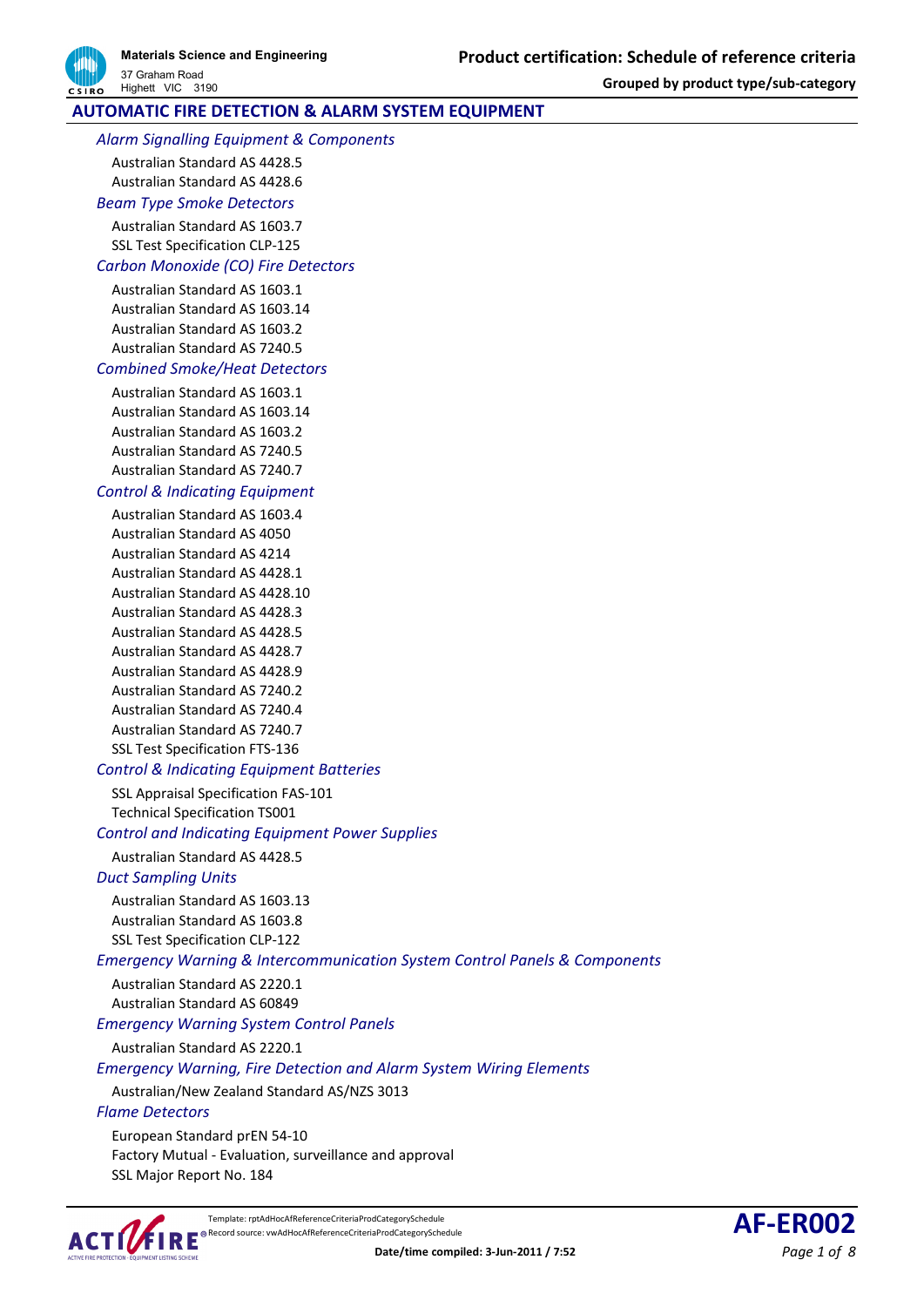

## **AUTOMATIC FIRE DETECTION & ALARM SYSTEM EQUIPMENT**

#### *Flame Detectors*

SSL Test Specification CLP 131 SSL Test Specification FTS-126 *Heat Alarms*

Australian Standard AS 1603.3

# *Heat Detectors (Commercial)*

Australian Standard AS 1603.1 Australian Standard AS 1603.14 Australian Standard AS 1603.2 Australian Standard AS 7240.5 Australian Standard AS 7240.7

### *Manual Call Points*

Australian Standard AS 1603.5 British Standard BS 5839-2 European Standard EN 54-11

### *Multi-point Aspirated Smoke Detection System Equipment & Components*

Australian Standard AS 1603.8 SSL Test Specification FTS-116

### *Smoke Alarm (Interconnectable mains powered type) Isolation Units*

Australian Standard AS 3786

### *Smoke Alarms*

Australian Standard AS 12239 Australian Standard AS 1603.2 Australian Standard AS 3786

### *Smoke Detectors (Commercial)*

Australian Standard AS 1603.1 Australian Standard AS 1603.14 Australian Standard AS 1603.2 Australian Standard AS 3786 Australian Standard AS 7240.5 Australian Standard AS 7240.7

### *Visual Smoke Detection Systems*

SSL Appraisal Specification FAS-125



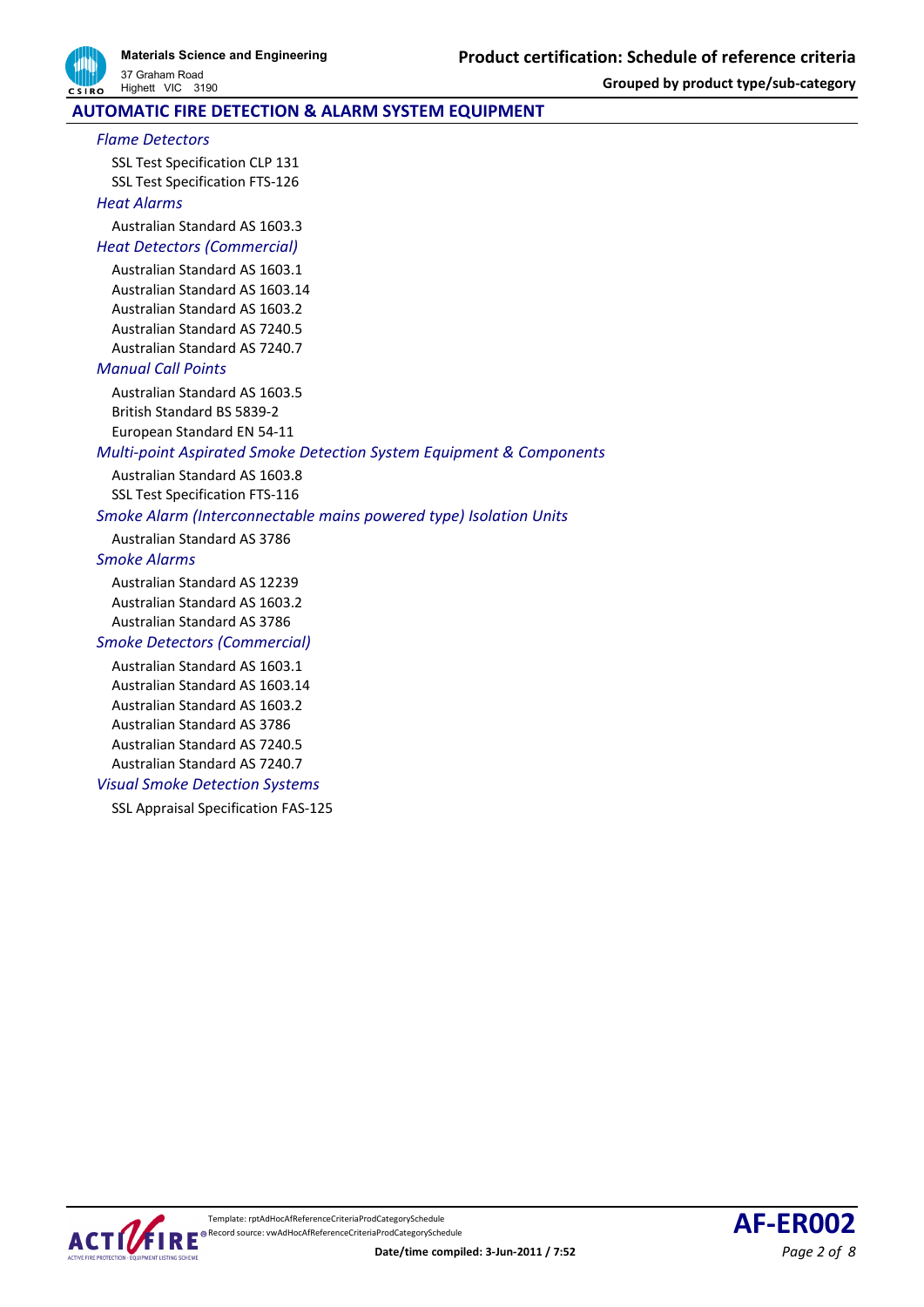

**Materials Science and Engineering** 37 Graham Road

**Grouped by product type/sub-category**

### **AUTOMATIC FIRE SPRINKLER SYSTEM EQUIPMENT**

#### *Butterfly Valves*

Highett VIC 3190

Factory Mutual - Evaluation, surveillance and approval Underwriters Laboratories - Evaluation, follow-up services and listing

## *Deluge System Equipment & Components*

Australian Standard AS 4118.1.5 Australian Standard AS 4118.1.8 Factory Mutual - Evaluation, surveillance and approval Loss Prevention Council - Evaluation, surveillance and approval SSL Test Specification 103- Underwriters Laboratories - Evaluation, follow-up services and listing Underwriters Laboratories Canada - Evaluation, follow-up services and listing

### *Dry-Pipe/Pre-action/Re-cycling Sprinkler System Equipment & Components*

Australian Standard AS 4118.1.7

Factory Mutual - Evaluation, surveillance and approval Loss Prevention Council - Evaluation, surveillance and approval SSL Test Specification 103- Underwriters Laboratories - Evaluation, follow-up services and listing Underwriters Laboratories Canada - Evaluation, follow-up services and listing

### *Fire Sprinkler Control Valve Components & Accessories*

Approval Standard FM Class Number 1361 Australian Standard AS 3688 Australian Standard AS 4118.1.5 Factory Mutual - Evaluation, surveillance and approval German European Standard DIN EN 12259-2 Loss Prevention Council - Evaluation, surveillance and approval Procedure Guidelines VdS 2344 Underwriters Laboratories - Evaluation, follow-up services and listing Underwriters Laboratories Canada - Evaluation, follow-up services and listing Underwriters Laboratories Canada Standard ULC-Subj. C193 Verband der Schadenverhütung - Evaluation and approval

### *Fire Sprinkler Head Accessories*

Factory Mutual - Evaluation, surveillance and approval Underwriters Laboratories - Evaluation, follow-up services and listing Underwriters Laboratories Canada - Evaluation, follow-up services and listing Verband der Schadenverhütung - Evaluation and approval

### *Fire Sprinkler Heads*

Approval Standard FM Class Number 2000 European Standard EN 12259-1 Factory Mutual - Evaluation, surveillance and approval FMRC Document 0W1Q7.AF Loss Prevention Council - Evaluation, surveillance and approval LPCB Schedule TS1281a NSF International Standard / American National Standard NSF/ANSI 61 Underwriters Laboratories - Evaluation, follow-up services and listing Underwriters Laboratories Canada - Evaluation, follow-up services and listing Underwriters Laboratories Canada Other Recognized Document ULC/ORD-C199 Underwriters Laboratories Canada Standard ULC-Subj. C199 Underwriters Laboratories Standard UL 1626 Underwriters Laboratories Standard UL 1626B Underwriters Laboratories Standard UL 199 Verband der Schadenverhütung - Evaluation and approval



Template: rptAdHocAfReferenceCriteriaProdCategorySchedule REPROO2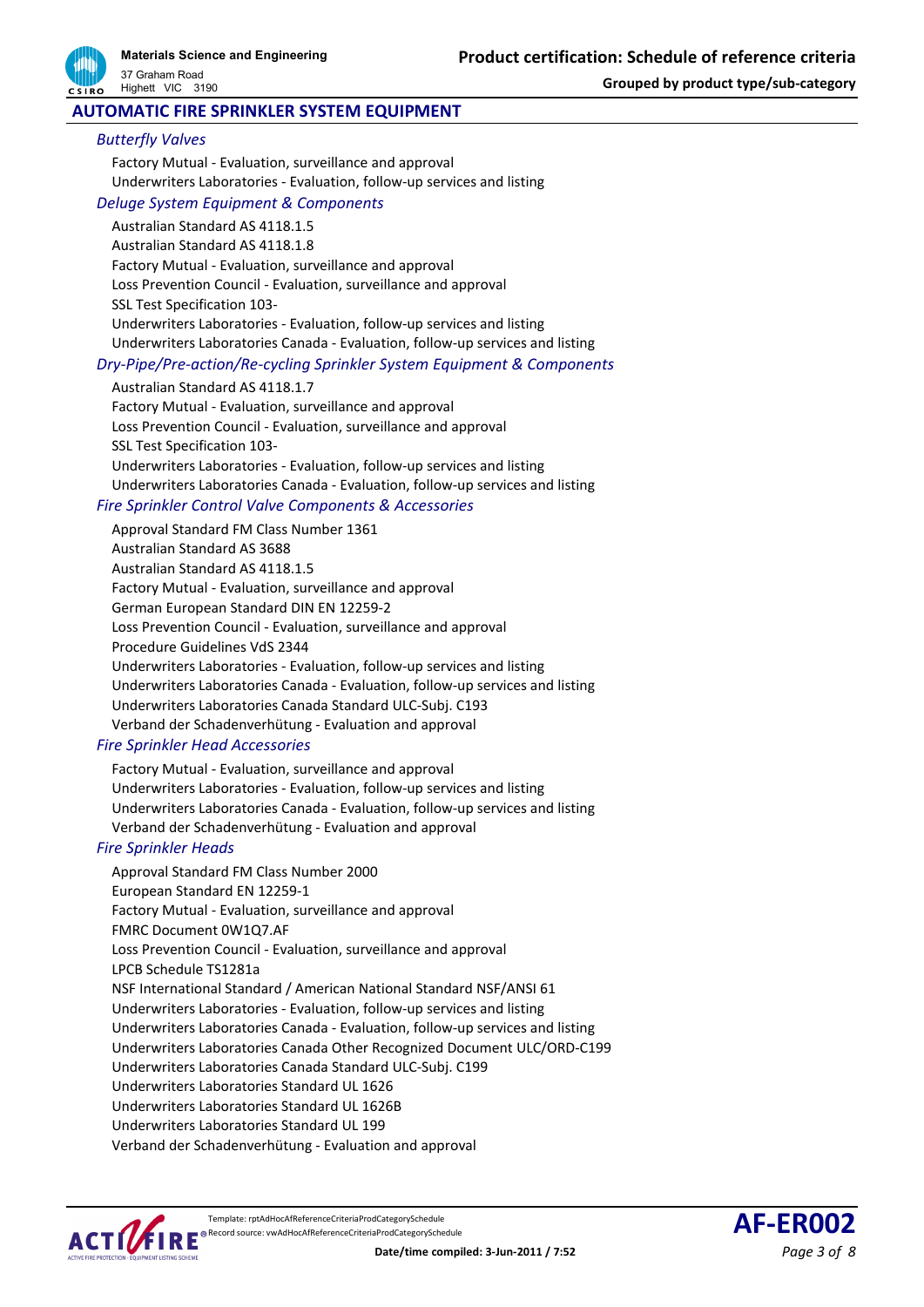## **AUTOMATIC FIRE SPRINKLER SYSTEM EQUIPMENT**

*Fire Sprinkler Pipe Support Assemblies & Components* Factory Mutual - Evaluation, surveillance and approval

Underwriters Laboratories - Evaluation, follow-up services and listing *Fire Sprinkler Reticulation Components - Pipe, Fittings & Accessories* Approval Standard FM Class Number 1637 ASTM Standard A53 / A53M Australian Standard AS 1074 Australian Standard AS 2118.1 Australian Standard AS 2419.1 Australian Standard AS 4041 Australian Standard AS 4118.1.5 Australian Standard AS 4118.1.8 Australian Standard AS 4118.2.1 Australian Standard AS 4728 Australian Standard DR 02094 Australian/New Zealand Standard AS/NZS 4792 Factory Mutual - Evaluation, surveillance and approval Loss Prevention Council - Evaluation, surveillance and approval Loss Prevention Standard LPS 1219 SSL Appraisal Specification FAS-105 SSL Appraisal Specification FAS-112 SSL Appraisal Specification FAS-119 SSL Appraisal Specification FAS-120 Underwriters Laboratories - Evaluation, follow-up services and listing Underwriters Laboratories Canada - Evaluation, follow-up services and listing Underwriters Laboratories Standard UL 1474 Underwriters Laboratories Standard UL 2443

### *Fire Sprinkler System Switches/Signalling Equipment & Accessories*

Approval Standard FM Class Number 3132 Approval Standard FM Class Number 3820 Factory Mutual - Evaluation, surveillance and approval Loss Prevention Council - Evaluation, surveillance and approval NEMA Standards Publication No 250 NFPA Standard NFPA 71 NFPA Standard NFPA 72 Specified criteria Underwriters Laboratories - Evaluation, follow-up services and listing Underwriters Laboratories Canada - Evaluation, follow-up services and listing

### *Gate & Globe Valves*

Australian Standard AS 2638.2 Australian Standard AS 3579 Factory Mutual - Evaluation, surveillance and approval Underwriters Laboratories - Evaluation, follow-up services and listing

### *Non-return/Backflow-prevention Valves*

Underwriters Laboratories - Evaluation, follow-up services and listing

### *Valve Monitoring Devices (Class A)*

Australian Standard AS 4118.1.4

#### *Valve Monitoring Devices (Class B)*

Factory Mutual - Evaluation, surveillance and approval Underwriters Laboratories - Evaluation, follow-up services and listing Underwriters Laboratories Canada - Evaluation, follow-up services and listing



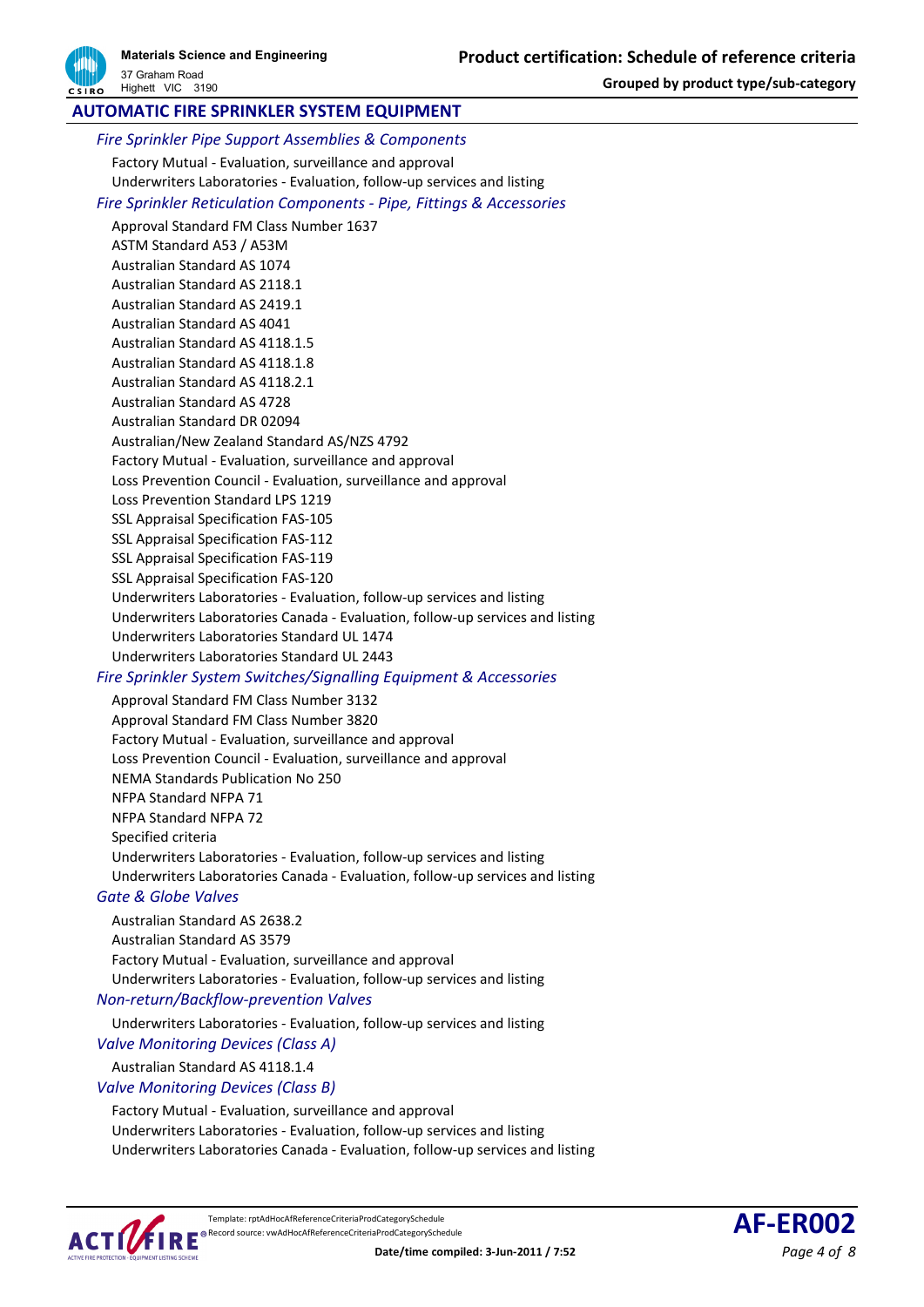

# **AUTOMATIC FIRE SPRINKLER SYSTEM EQUIPMENT**

*Waterspray System Equipment & Components*

Factory Mutual - Evaluation, surveillance and approval Underwriters Laboratories - Evaluation, follow-up services and listing Underwriters Laboratories Canada - Evaluation, follow-up services and listing

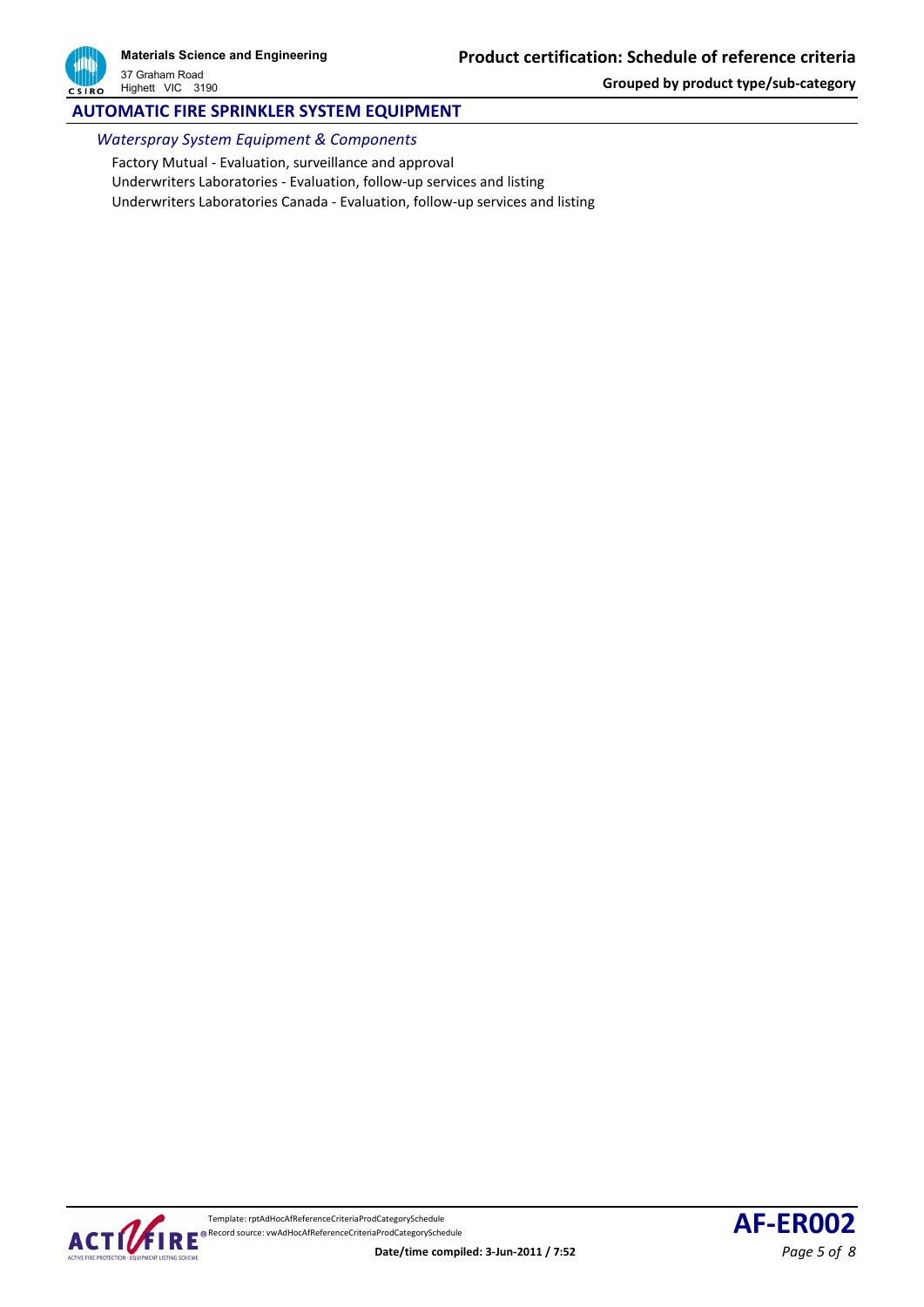## **FIXED FIRE EXTINGUISHING SYSTEMS**

*Gaseous Fire Extinguishing System Equipment & Components*

Australian Standard AS 4214 Australian Standard AS ISO 14520.1 Australian Standard AS ISO 14520.14 Australian Standard AS ISO 14520.9 British Standard BS EN 12094-13 British Standard BS EN 12094-7 British Standard BS EN 12094-8 British Standard BS EN 837-1 CEN prEN 12094-10 CEN prEN 12094-4 Factory Mutual - Evaluation, surveillance and approval FMRC Document 0W1Q7.AF Loss Prevention Council - Evaluation, surveillance and approval Loss Prevention Standard LPS 1024 Loss Prevention Standard LPS 1027 Loss Prevention Standard LPS 1230 Procedure Guidelines VdS 2344 SSL Appraisal Specification FAS-102 SSL Test Specification CLP-201 SSL Test Specification FTS-125 SSL Test Specification FTS-129

*Gaseous Fire Extinguishing System Equipment & Components, NFPA 2001-complying*

SSL Appraisal Specification FAS-118 Underwriters Laboratories Standard UL 1058R

*Pyrotechnically-generated Fine Aerosol Powder Type Fire Extinguishing Equipment & Components*

#### Australian Standard AS 1851

Australian/New Zealand Standard AS/NZS 1851.16 Australian/New Zealand Standard AS/NZS 4487 CEN prCEN/TR 15276-1 CEN prCEN/TR 15276-2 CEN/TR 15276-1 CEN/TR 15276-2 International Standard ISO 9227 NFPA Standard NFPA 2010 SSL Appraisal Specification FAS-116 Underwriters Laboratories Standard UL 2127 Underwriters Laboratories Standard UL 33

*Vehicular and Industrial Fire Suppression Systems, Equipment & Components*

#### Australian Standard AS 5062

Australian/New Zealand Standard AS/NZS 1841.5 Factory Mutual - Evaluation, surveillance and approval NFPA Standard NFPA 17 SSL Appraisal Specification FAS-121

## *Water Mist System Equipment & Components*

SSL Appraisal Specification FAS-117 Underwriters Laboratories Standard UL 2167 *Wet Chemical Solution Extinguishing Systems & Components*

SSL Appraisal Specification FAS-111

Underwriters Laboratories Standard UL 1254 Underwriters Laboratories Standard UL 300



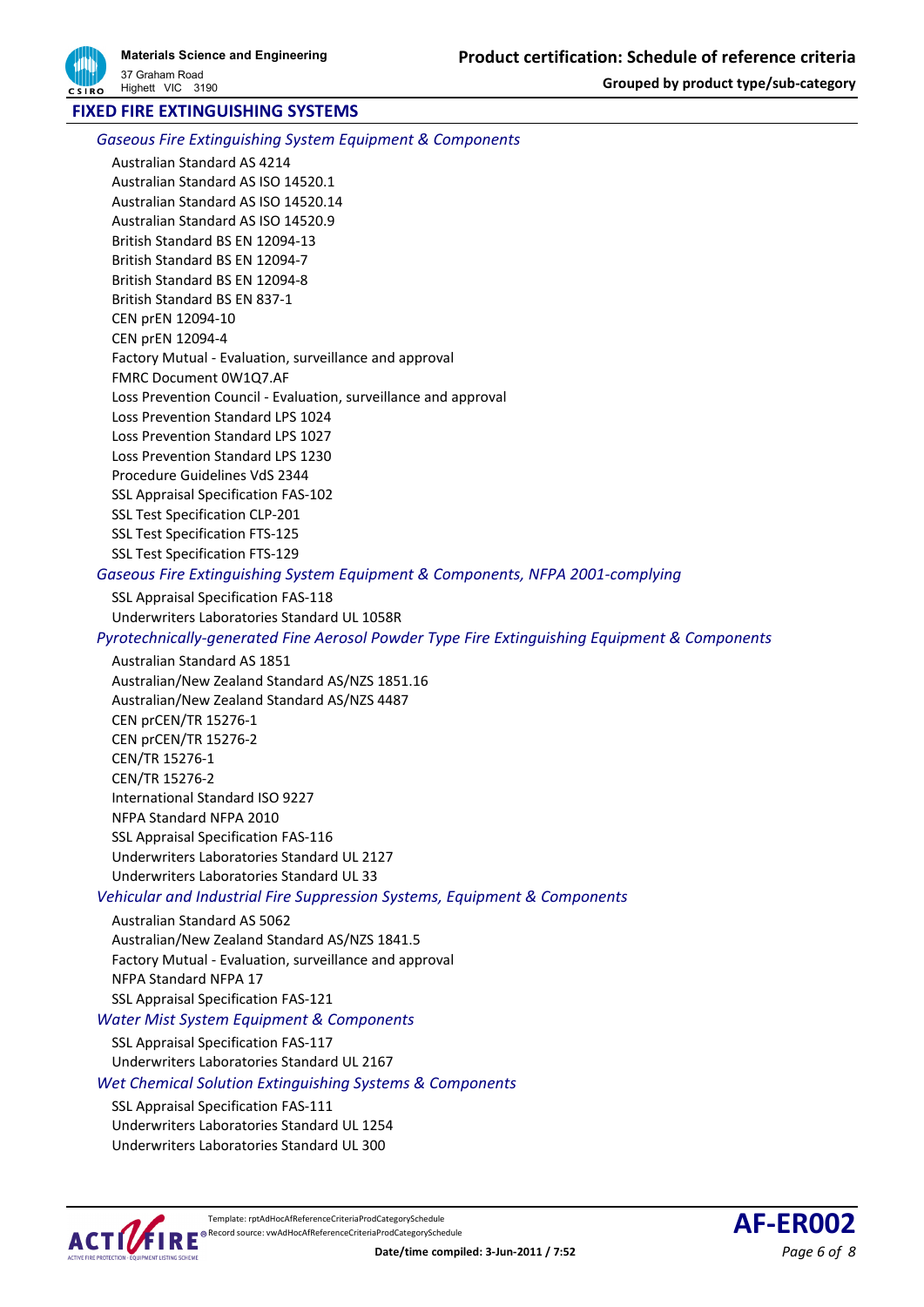## **PORTABLE FIRE EXTINGUISHERS**

*Carbon Dioxide Type Fire Extinguishers* Australian/New Zealand Standard AS/NZS 1841.6 *Fire Extinguishers - General*

Australian/New Zealand Standard AS/NZS 1841.2 Australian/New Zealand Standard AS/NZS 1841.3 Australian/New Zealand Standard AS/NZS 1841.4 Australian/New Zealand Standard AS/NZS 1841.5 Australian/New Zealand Standard AS/NZS 1841.6

*Foam (Stored Pressure) Type Fire Extinguishers*

Australian/New Zealand Standard AS/NZS 1841.4 *Powder Type Fire Extinguishers*

Australian Standard AS 1841.5 Australian/New Zealand Standard AS/NZS 1841.5

Australian/New Zealand Standard AS/NZS 1841.6 *Vapourizing-liquid Type Fire Extinguishers*

Australian/New Zealand Standard AS/NZS 1841.7 *Water (Stored Pressure) Type Fire Extinguishers*

Australian Standard AS 1841.2

Australian/New Zealand Standard AS/NZS 1841.2 *Wet Chemical Type Fire Extinguishers*

Australian/New Zealand Standard AS/NZS 1841.3